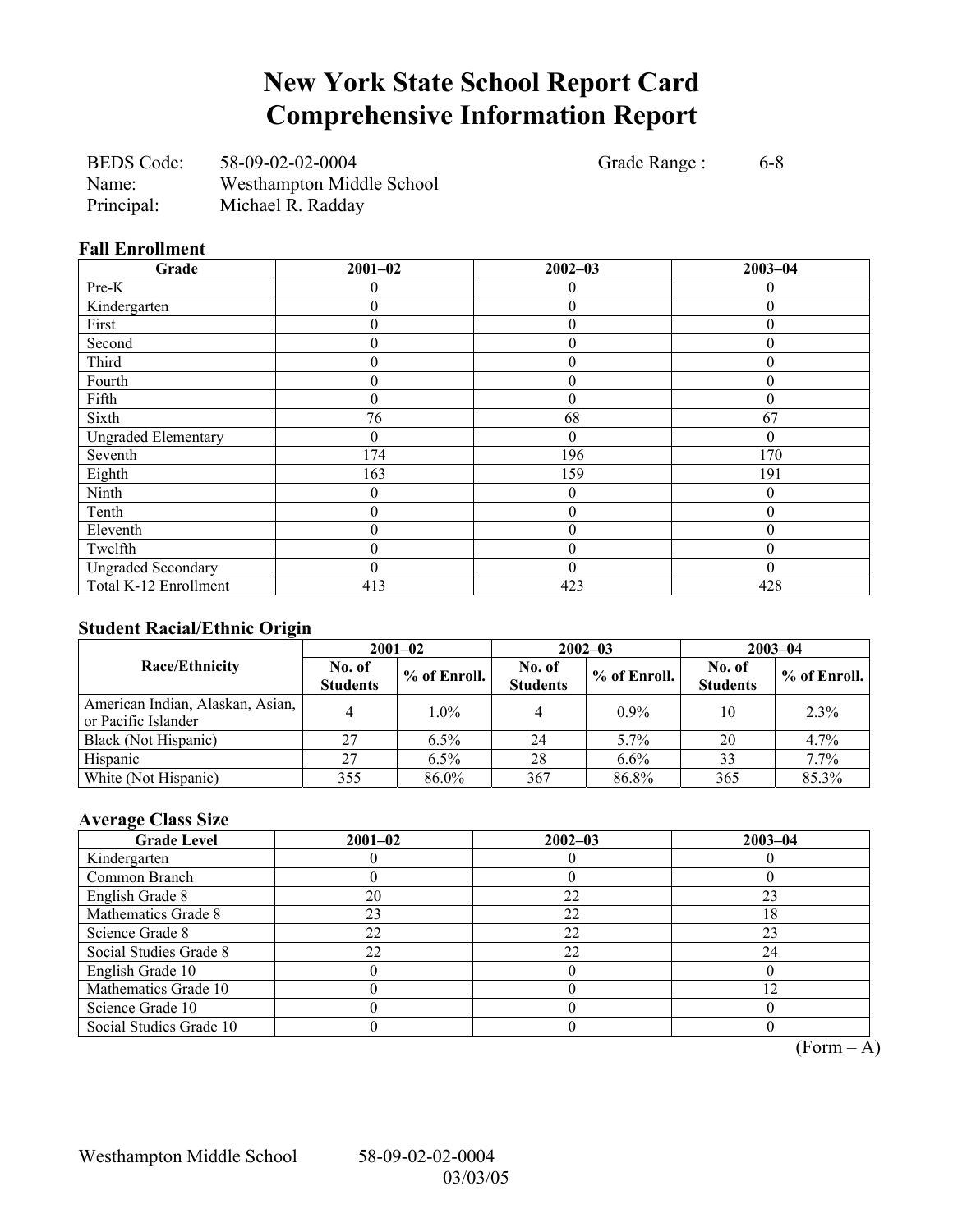### **District Need to Resource Capacity Category**

| <b>N/RC Category</b> | <b>Description</b>                                                       |
|----------------------|--------------------------------------------------------------------------|
|                      | This is a school district with low student needs in relation to district |
|                      | resource capacity.                                                       |

### **Similar School Group and Description**

| <b>Similar School Group</b> | <b>Description</b>                                                                                                                                                                                                                                                |
|-----------------------------|-------------------------------------------------------------------------------------------------------------------------------------------------------------------------------------------------------------------------------------------------------------------|
| 35                          | All schools in this group are middle level schools in school<br>districts with low student needs in relation to district resource<br>capacity. The schools in this group are in the middle range of<br>student needs for middle level schools in these districts. |

All schools within the same N/RC category are divided into three similar school groups defined by the percentage of students in the school who are eligible for the free-lunch program and/or who are limited English proficient (also known as English language learners).

### **Student Demographics Used To Determine Similar Schools Group**

|                                   | $2001 - 02$ |         | $2002 - 03$ |         | $2003 - 04$ |         |
|-----------------------------------|-------------|---------|-------------|---------|-------------|---------|
|                                   | Count       | Percent | Count       | Percent | Count       | Percent |
| <b>Limited English Proficient</b> |             | $2.2\%$ |             | 2.1%    | 10          | 2.3%    |
| <b>Eligible for Free Lunch</b>    | າາ<br>∠∠    | 5.3%    | 28          | $6.6\%$ |             | 3.5%    |

### **Attendance and Suspension**

|                               | $2000 - 01$<br>$%$ of<br>No. of |         |                 | $2001 - 02$ | $2002 - 03$     |         |
|-------------------------------|---------------------------------|---------|-----------------|-------------|-----------------|---------|
|                               |                                 |         | No. of          | $%$ of      | No. of          | $%$ of  |
|                               | <b>Students</b>                 | Enroll. | <b>Students</b> | Enroll.     | <b>Students</b> | Enroll. |
| <b>Annual Attendance Rate</b> |                                 | 94.9%   |                 | 94.1%       |                 | 94.7%   |
| <b>Student Suspensions</b>    | 20                              | 5.3%    |                 | 5.1%        |                 | 3.3%    |

### **Student Socioeconomic and Stability Indicators (Percent of Enrollment)**

### **2001–02 2002–03 2003–04 Reduced Lunch** 3.2% 3.1% 3.1% 3.3% **Public Assistance** 11-20% 1-10% 1-10% 1-10% 1-10% 1-10% 1-10% 1-10% 1-10% 1-10% 1-10% 1-10% 1-10% 1-10% 1-10% 1-10% 1-10% 1-10% 1-10% 1-10% 1-10% 1-10% 1-10% 1-10% 1-10% 1-10% 1-10% 1-10% 1-10% 1-10% 1-10% 1-10% 1-10% 1-1 **Student Stability 94%** 96%

### **Staff Counts**

| Staff                                 | $2003 - 04$ |
|---------------------------------------|-------------|
| <b>Total Teachers</b>                 |             |
| <b>Total Other Professional Staff</b> |             |
| <b>Total Paraprofessionals</b>        | NА          |
| Teaching Out of Certification*        |             |

\*Teaching out of certification more than on an incidental basis.

 $(Form - B)$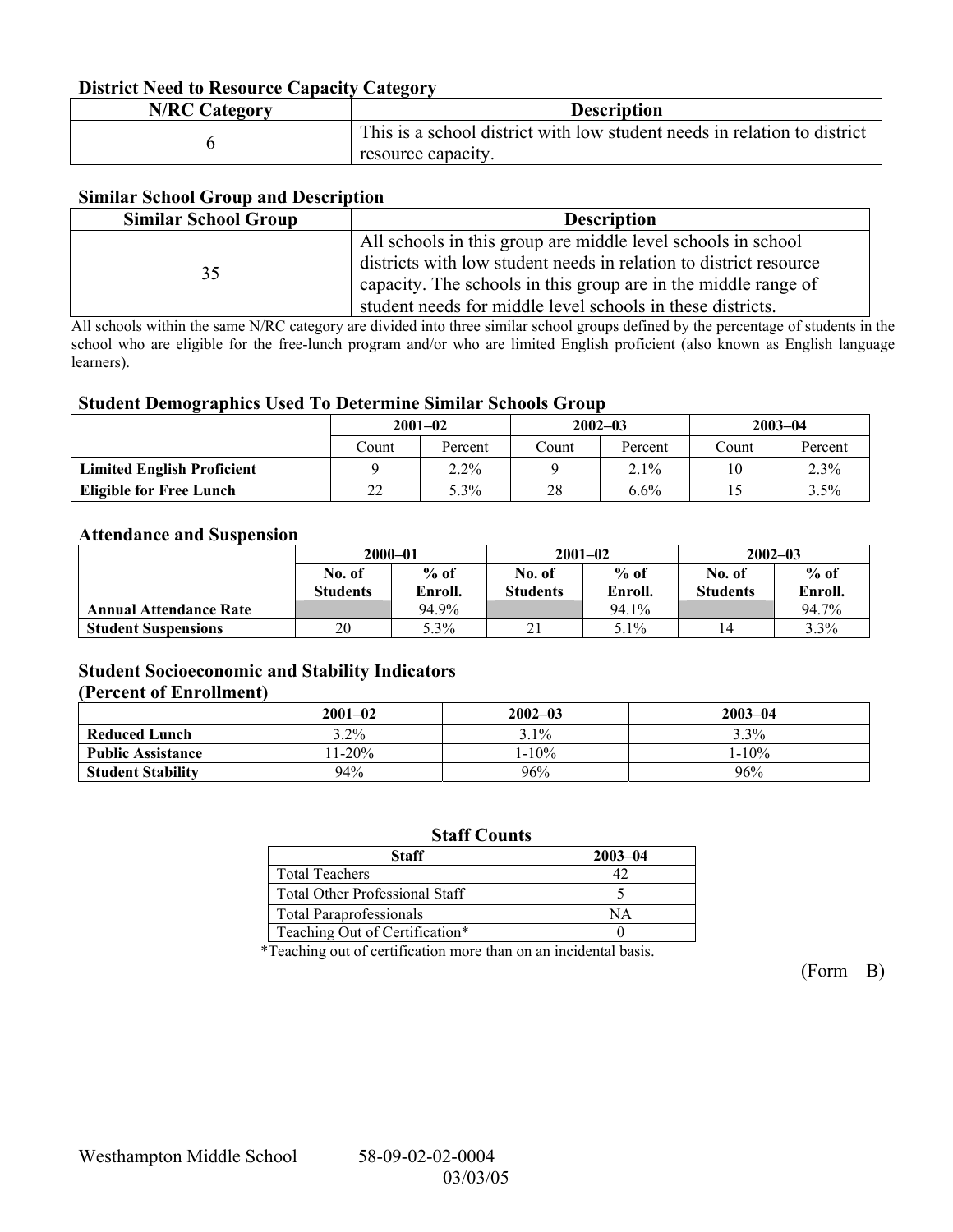# **High School Graduates and Noncompleters**

| mgn benoor Grauuates Larming regents Diplomas |                       |                                   |                                                     |                       |                                   |                                                    |                |                                   |                                                    |
|-----------------------------------------------|-----------------------|-----------------------------------|-----------------------------------------------------|-----------------------|-----------------------------------|----------------------------------------------------|----------------|-----------------------------------|----------------------------------------------------|
|                                               | $2001 - 02$           |                                   |                                                     | $2002 - 03$           |                                   |                                                    | $2003 - 04$    |                                   |                                                    |
|                                               | <b>Total</b><br>Grads | <b>Regents</b><br><b>Diplomas</b> | $\frac{6}{10}$<br><b>Regents</b><br><b>Diplomas</b> | <b>Total</b><br>Grads | <b>Regents</b><br><b>Diplomas</b> | $\frac{0}{0}$<br><b>Regents</b><br><b>Diplomas</b> | Total<br>Grads | <b>Regents</b><br><b>Diplomas</b> | $\frac{0}{0}$<br><b>Regents</b><br><b>Diplomas</b> |
| General<br>Education                          |                       |                                   | $0\%$                                               | 0                     | 0                                 | $0\%$                                              | 0              |                                   | $0\%$                                              |
| Students with<br>Disabilities                 |                       | 0                                 | $0\%$                                               | 0                     | 0                                 | $0\%$                                              | 0              |                                   | $0\%$                                              |
| All Students                                  |                       |                                   | $0\%$                                               | 0                     |                                   | $0\%$                                              |                |                                   | 0%                                                 |

## **High School Graduates Earning Regents Diplomas\***

\*Only students awarded local diplomas (including local diplomas with Regents endorsements) are counted as high school graduates. Because of a change in data collection procedures for the 2001–02 school year, diploma counts for that year do not include counts from August 2001. Data for the 2002–03 school year include August 2002 and January and June 2003 graduates; data for the 2003–04 school year include August 2003 and January and June 2004 graduates.

### **Distribution of 2003–04 Graduates (All Students)**

|               | To 4-vear<br>College | To 2-vear<br>College | <b>To Other Post-</b><br>Secondarv | To the Military | Employment | Other |
|---------------|----------------------|----------------------|------------------------------------|-----------------|------------|-------|
| <b>Number</b> |                      |                      |                                    |                 |            |       |
| Percent       | $0\%$                | $0\%$                | $0\%$                              | $0\%$           | $0\%$      | $0\%$ |

### **Number of High School Completers with Disabilities in 2003–04**

| Graduates*<br>a) | <b>Regents</b><br><b>Diplomas</b><br>b) |  | All 2003-04<br><b>Completers</b><br>$(a+c)$ |  |
|------------------|-----------------------------------------|--|---------------------------------------------|--|
|                  |                                         |  |                                             |  |

\*Local Diplomas (including local diplomas with Regents endorsements)

### **High School Noncompletion Rates**

|                        |                            | $2001 - 02$     |         | $2002 - 03$     |         | $2003 - 04$     |           |
|------------------------|----------------------------|-----------------|---------|-----------------|---------|-----------------|-----------|
|                        |                            | No. of          | $%$ of  | No. of          | $%$ of  | No. of          | $%$ of    |
|                        |                            | <b>Students</b> | Enroll. | <b>Students</b> | Enroll. | <b>Students</b> | Enroll.   |
| General-               | Dropped Out                |                 |         |                 |         |                 | $100.0\%$ |
| <b>Education</b>       | Entered GED Program*       |                 |         |                 |         |                 | $0.0\%$   |
| <b>Students</b>        | <b>Total Noncompleters</b> |                 |         |                 |         |                 | $100.0\%$ |
| <b>Students</b>        | Dropped Out                |                 |         |                 |         |                 | $0.0\%$   |
| with                   | Entered GED Program*       |                 |         |                 |         |                 | $0.0\%$   |
| <b>Disabilities</b>    | <b>Total Noncompleters</b> |                 |         |                 |         |                 | $0.0\%$   |
|                        | Dropped Out                |                 | $0.0\%$ |                 | $0.0\%$ |                 | $100.0\%$ |
| All<br><b>Students</b> | Entered GED Program*       |                 | $0.0\%$ |                 | $0.0\%$ |                 | $0.0\%$   |
|                        | <b>Total Noncompleters</b> |                 | $0.0\%$ |                 | $0.0\%$ |                 | $100.0\%$ |

\*The number and percentage of students who left a program leading to a high school diploma and entered a program leading to a high school equivalency diploma.

 $(Form - C)$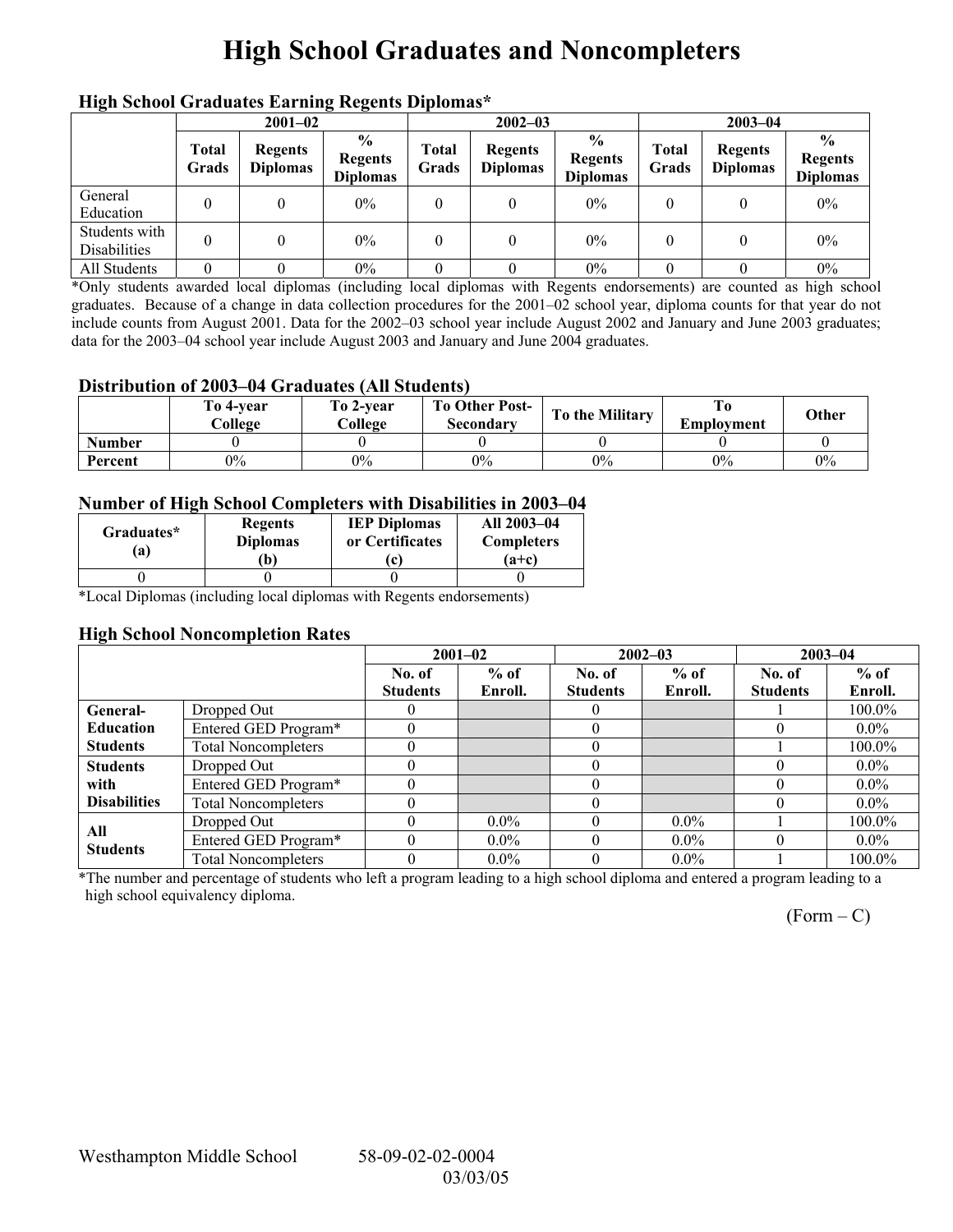# **Career Development and Occupational Studies (CDOS)**

## **Percentage of Students Documenting Self- and**  Career-Awareness Information and Career Exploration Activities, K-3

| <b>Grades</b> | $2001 - 02$ | $2002 - 03$ | $2003 - 04$ |
|---------------|-------------|-------------|-------------|
|               | 0%          | $0\%$       | $2\%$       |
|               | $0\%$       | $0\%$       | $0\%$       |

## **Students Developing a Career Plan, 4–12**

| <b>Grades</b> |                                      | $2001 - 02$ | $2002 - 03$ | $2003 - 04$ |
|---------------|--------------------------------------|-------------|-------------|-------------|
|               | Number of General-Education Students | $\theta$    | $\theta$    | $\theta$    |
| $4 - 5$       | Number of Students with Disabilities | $\theta$    | $\theta$    | $\theta$    |
|               | Number of All Students               | $\theta$    | $\Omega$    | $\theta$    |
|               | Percent of Enrollment                | $0\%$       | $0\%$       | $0\%$       |
|               | Number of General-Education Students | 124         | 140         | 268         |
| $6 - 8$       | Number of Students with Disabilities | 15          | 19          | 94          |
|               | Number of All Students               | 139         | 159         | 362         |
|               | Percent of Enrollment                | 34%         | 38%         | 85%         |
|               | Number of General-Education Students | $\theta$    | $\Omega$    | $\Omega$    |
| $9 - 12$      | Number of Students with Disabilities | $\Omega$    | $\Omega$    | $\theta$    |
|               | Number of All Students               | $\Omega$    | $\Omega$    | $\theta$    |
|               | Percent of Enrollment                | $0\%$       | $0\%$       | $0\%$       |

## **Career and Technical Education (CTE) Programs**

|                                                   |       | <b>This District</b> | <b>Statewide</b> |
|---------------------------------------------------|-------|----------------------|------------------|
| <b>CTE</b> Program                                | Count | Percentage           | Average          |
| All CTE Programs                                  |       |                      |                  |
| Completed the CTE Program                         |       |                      |                  |
| Completed and Passed Regents Exams                |       |                      |                  |
| Completed and had Course Average of 75% or More   |       |                      |                  |
| Completed and Attained a HS Diploma or Equivalent |       |                      |                  |
| Completed and Whose Status is Known               |       |                      |                  |
| Completed and Were Successfully Placed            |       |                      |                  |
| Nontraditional Programs                           |       |                      |                  |
| Underrepresented Gender Members Enrolled          |       |                      |                  |
| Underrepresented Gender Members Who Completed     |       |                      |                  |

**Enrollment data are for the 2003-2004 school year; completer data are as of June 2003.** 

**Note: Blank cells indicate that either the district did not have a CTE program or did not report data.** 

 **This data is reported only at the district level.** 

 $(Form - D)$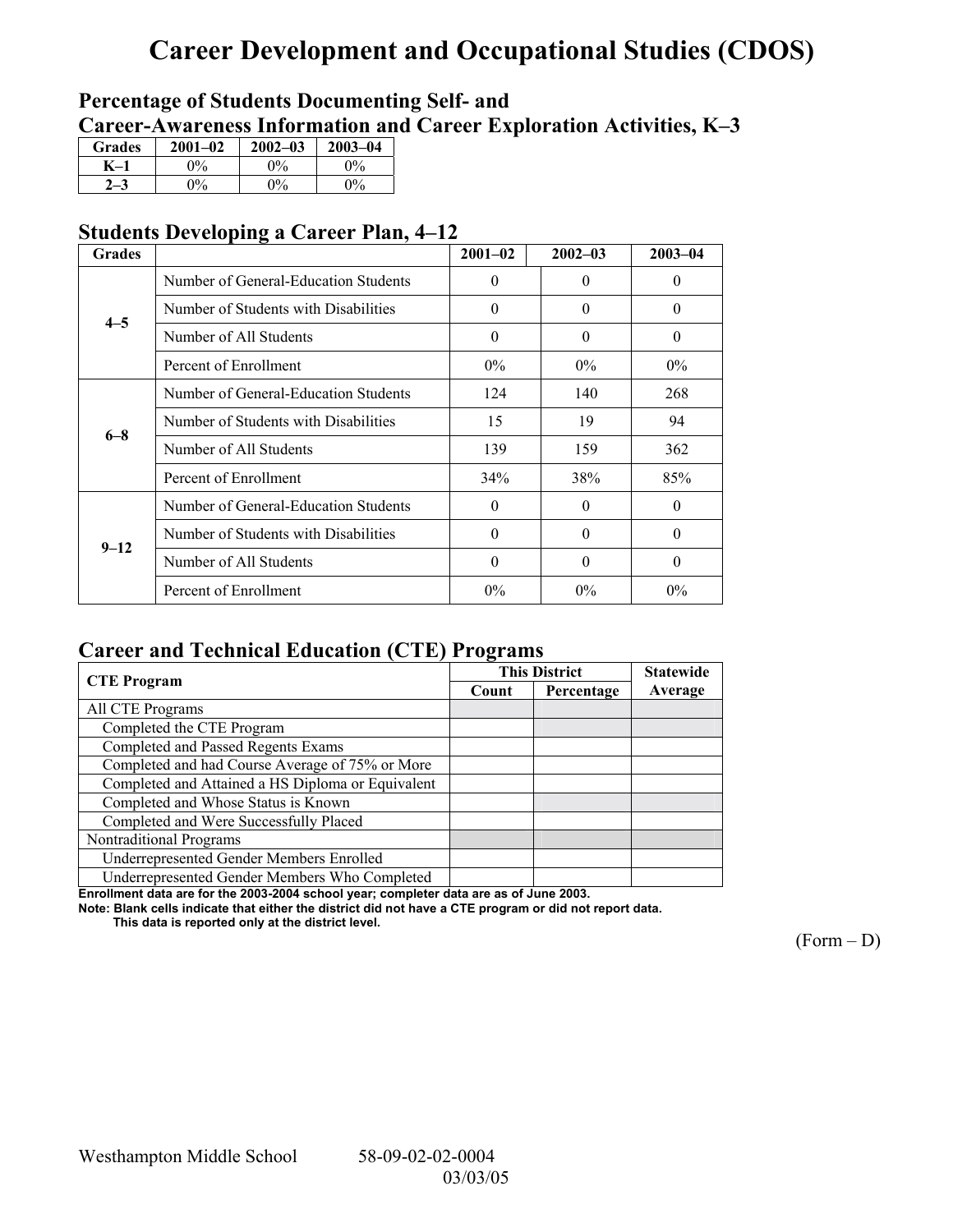# **Second Language Proficiency Examinations**

## **General-Education Students**

| <b>Test</b> | $2001 - 02$       |           |                   | $2002 - 03$ | $2003 - 04$       |           |  |
|-------------|-------------------|-----------|-------------------|-------------|-------------------|-----------|--|
|             | <b>No. Tested</b> | % Passing | <b>No. Tested</b> | % Passing   | <b>No. Tested</b> | % Passing |  |
| French      |                   | 90%       | 24                | 96%         |                   | 100%      |  |
| German      |                   | $0\%$     |                   | $0\%$       |                   | $0\%$     |  |
| Italian     |                   | 0%        |                   | 0%          |                   | $0\%$     |  |
| Latin       |                   | $0\%$     |                   | 0%          |                   | $0\%$     |  |
| Spanish     | 07                | 92%       | 85                | 99%         | 149               | 95%       |  |

### **Students with Disabilities**

| <b>Test</b> | $2001 - 02$       |           |                   | $2002 - 03$ | $2003 - 04$       |           |  |
|-------------|-------------------|-----------|-------------------|-------------|-------------------|-----------|--|
|             | <b>No. Tested</b> | % Passing | <b>No. Tested</b> | % Passing   | <b>No. Tested</b> | % Passing |  |
| French      |                   |           |                   |             |                   | $0\%$     |  |
| German      |                   | $0\%$     |                   | $0\%$       |                   | $0\%$     |  |
| Italian     |                   | $0\%$     |                   | 0%          |                   | $0\%$     |  |
| Latin       |                   | $0\%$     |                   | 0%          |                   | $0\%$     |  |
| Spanish     |                   | 33%       |                   | 100%        |                   | $0\%$     |  |

# **Regents Competency Tests**

### **General-Education Students**

| <b>Test</b>       | $2001 - 02$       |           | $2002 - 03$       |           | $2003 - 04$       |           |  |
|-------------------|-------------------|-----------|-------------------|-----------|-------------------|-----------|--|
|                   | <b>No. Tested</b> | % Passing | <b>No. Tested</b> | % Passing | <b>No. Tested</b> | % Passing |  |
| Mathematics       |                   | $0\%$     |                   | $0\%$     |                   | $0\%$     |  |
| Science           |                   | $0\%$     |                   | 0%        |                   | $0\%$     |  |
| Reading           |                   | $0\%$     |                   | $0\%$     |                   | $0\%$     |  |
| Writing           |                   | $0\%$     |                   | $0\%$     |                   | $0\%$     |  |
| Global Studies    |                   | $0\%$     |                   | 0%        |                   | $0\%$     |  |
| U.S. Hist & Gov't |                   | $0\%$     |                   | 0%        |                   | 0%        |  |

## **Students with Disabilities**

| <b>Test</b>        | $2001 - 02$       |           | $2002 - 03$       |           | $2003 - 04$       |           |  |
|--------------------|-------------------|-----------|-------------------|-----------|-------------------|-----------|--|
|                    | <b>No. Tested</b> | % Passing | <b>No. Tested</b> | % Passing | <b>No. Tested</b> | % Passing |  |
| <b>Mathematics</b> |                   | $0\%$     |                   | $0\%$     |                   | $0\%$     |  |
| Science            |                   | $0\%$     |                   | 0%        |                   | $0\%$     |  |
| Reading            |                   | $0\%$     |                   | $0\%$     |                   | $0\%$     |  |
| Writing            |                   | $0\%$     |                   | 0%        |                   | $0\%$     |  |
| Global Studies     |                   | $0\%$     |                   | $0\%$     |                   | $0\%$     |  |
| U.S. Hist & Gov't  |                   | $0\%$     |                   | 0%        |                   | $0\%$     |  |

 $(Form - E)$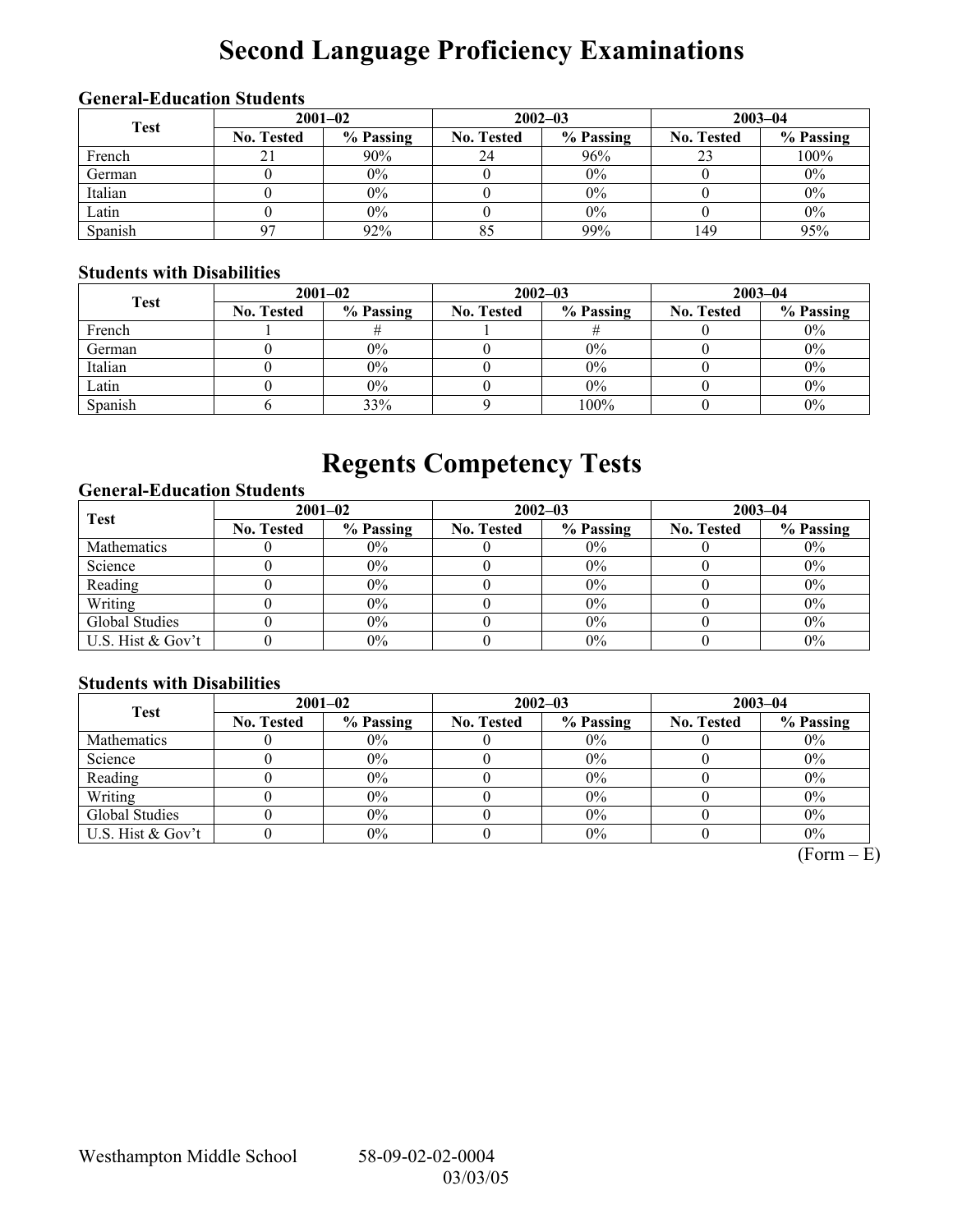|                                     | <b>All Students</b> |                                     |                  | <b>Students with Disabilities</b> |                  |                  |
|-------------------------------------|---------------------|-------------------------------------|------------------|-----------------------------------|------------------|------------------|
|                                     | $2001 - 02$         | $2002 - 03$                         | $2003 - 04$      | $2001 - 02$                       | $2002 - 03$      | $2003 - 04$      |
|                                     |                     | <b>Comprehensive English</b>        |                  |                                   |                  |                  |
| Number Tested                       | $\mathbf{0}$        | $\theta$                            | $\boldsymbol{0}$ | $\boldsymbol{0}$                  | $\boldsymbol{0}$ | $\boldsymbol{0}$ |
| Number Scoring 55-100               | $\overline{0}$      | $\overline{0}$                      | $\overline{0}$   | $\overline{0}$                    | $\overline{0}$   | $\mathbf{0}$     |
| Number Scoring 65-100               | $\mathbf{0}$        | $\mathbf{0}$                        | $\mathbf{0}$     | $\overline{0}$                    | $\overline{0}$   | $\mathbf{0}$     |
| Number Scoring 85-100               | $\overline{0}$      | $\overline{0}$                      | $\overline{0}$   | $\overline{0}$                    | $\overline{0}$   | $\overline{0}$   |
| Percentage of Tested Scoring 55-100 | 0%                  | $0\%$                               | 0%               | 0%                                | 0%               | $0\%$            |
| Percentage of Tested Scoring 65-100 | $0\%$               | $0\%$                               | $0\%$            | $0\%$                             | $0\%$            | $0\%$            |
| Percentage of Tested Scoring 85-100 | $0\%$               | $0\%$                               | $0\%$            | $0\%$                             | $0\%$            | $0\%$            |
|                                     |                     | <b>Mathematics A</b>                |                  |                                   |                  |                  |
| Number Tested                       | 15                  | 27                                  | 27               | $\boldsymbol{0}$                  | $\theta$         | $\boldsymbol{0}$ |
| Number Scoring 55-100               | 15                  | $\overline{27}$                     | $\overline{27}$  | $\overline{0}$                    | $\overline{0}$   | $\mathbf{0}$     |
| Number Scoring 65-100               | 15                  | 27                                  | 27               | $\overline{0}$                    | $\overline{0}$   | $\mathbf{0}$     |
| Number Scoring 85-100               | 14                  | 26                                  | 25               | $\overline{0}$                    | $\overline{0}$   | $\boldsymbol{0}$ |
| Percentage of Tested Scoring 55-100 | 100%                | 100%                                | 100%             | $0\%$                             | 0%               | $0\%$            |
| Percentage of Tested Scoring 65-100 | 100%                | 100%                                | 100%             | $0\%$                             | 0%               | 0%               |
| Percentage of Tested Scoring 85-100 | 93%                 | 96%                                 | 93%              | $0\%$                             | $0\%$            | $0\%$            |
|                                     |                     | <b>Mathematics B</b>                |                  |                                   |                  |                  |
| Number Tested                       | $\boldsymbol{0}$    | 1                                   | $\boldsymbol{0}$ | $\boldsymbol{0}$                  | $\boldsymbol{0}$ | $\boldsymbol{0}$ |
| Number Scoring 55-100               | $\boldsymbol{0}$    | $\#$                                | $\overline{0}$   | $\overline{0}$                    | $\overline{0}$   | $\mathbf{0}$     |
| Number Scoring 65-100               | $\overline{0}$      | $\#$                                | $\overline{0}$   | $\overline{0}$                    | $\overline{0}$   | $\mathbf{0}$     |
| Number Scoring 85-100               | $\mathbf{0}$        | $\#$                                | $\mathbf{0}$     | $\overline{0}$                    | $\overline{0}$   | $\mathbf{0}$     |
| Percentage of Tested Scoring 55-100 | 0%                  | #                                   | 0%               | $0\%$                             | 0%               | $0\%$            |
| Percentage of Tested Scoring 65-100 | $0\%$               | #                                   | $0\%$            | $0\%$                             | 0%               | $0\%$            |
| Percentage of Tested Scoring 85-100 | 0%                  | #                                   | 0%               | 0%                                | 0%               | $0\%$            |
|                                     |                     | <b>Global History and Geography</b> |                  |                                   |                  |                  |
| Number Tested                       | 0                   | 0                                   | $\boldsymbol{0}$ | $\boldsymbol{0}$                  | $\boldsymbol{0}$ | $\boldsymbol{0}$ |
| Number Scoring 55-100               | $\overline{0}$      | $\overline{0}$                      | $\mathbf{0}$     | $\overline{0}$                    | $\overline{0}$   | $\overline{0}$   |
| Number Scoring 65-100               | $\overline{0}$      | $\overline{0}$                      | $\mathbf{0}$     | $\overline{0}$                    | $\overline{0}$   | $\overline{0}$   |
| Number Scoring 85-100               | $\boldsymbol{0}$    | $\mathbf{0}$                        | $\boldsymbol{0}$ | $\overline{0}$                    | $\overline{0}$   | $\boldsymbol{0}$ |
| Percentage of Tested Scoring 55-100 | $0\%$               | $0\%$                               | $0\%$            | 0%                                | 0%               | $0\%$            |
| Percentage of Tested Scoring 65-100 | 0%                  | 0%                                  | 0%               | 0%                                | 0%               | 0%               |
| Percentage of Tested Scoring 85-100 | 0%                  | 0%                                  | 0%               | 0%                                | 0%               | $\overline{0\%}$ |
|                                     |                     | <b>U.S. History and Government</b>  |                  |                                   |                  |                  |
| Number Tested                       | $\theta$            | $\theta$                            | $\mathbf{0}$     | $\boldsymbol{0}$                  | $\mathbf{0}$     | $\mathbf{0}$     |
| Number Scoring 55-100               | $\overline{0}$      | $\overline{0}$                      | $\overline{0}$   | $\overline{0}$                    | $\overline{0}$   | $\overline{0}$   |
| Number Scoring 65-100               | $\boldsymbol{0}$    | $\overline{0}$                      | $\overline{0}$   | $\overline{0}$                    | $\overline{0}$   | $\overline{0}$   |
| Number Scoring 85-100               | $\overline{0}$      | $\overline{0}$                      | $\overline{0}$   | $\overline{0}$                    | $\overline{0}$   | $\overline{0}$   |
| Percentage of Tested Scoring 55-100 | $0\%$               | 0%                                  | 0%               | 0%                                | 0%               | 0%               |
| Percentage of Tested Scoring 65-100 | 0%                  | $0\%$                               | $0\%$            | $0\%$                             | 0%               | $0\%$            |
| Percentage of Tested Scoring 85-100 | 0%                  | 0%                                  | 0%               | 0%                                | 0%               | 0%               |

 $\overline{(Form - F)}$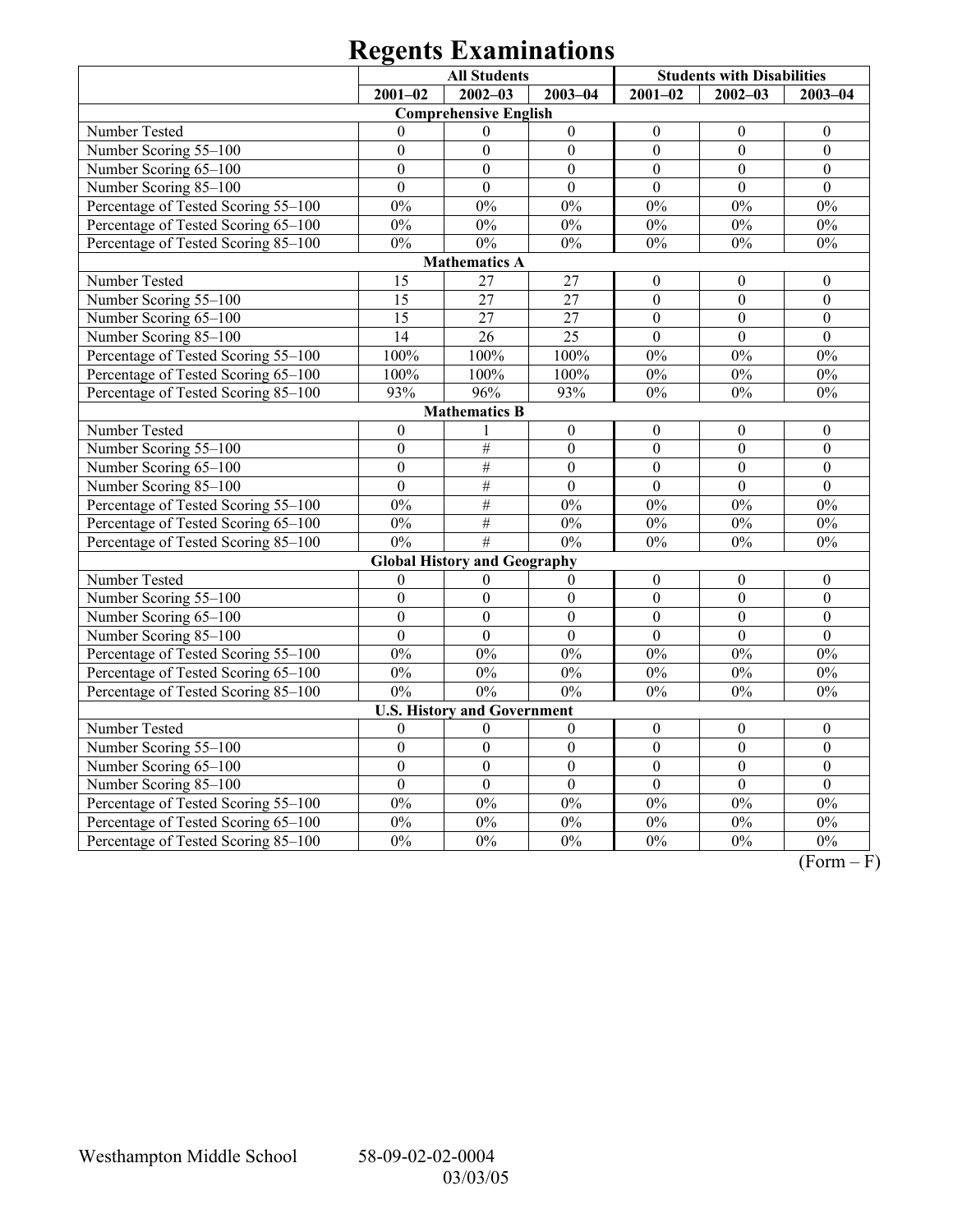| 0                                   |                  |                                       |                  |                  |                                   |                  |  |  |
|-------------------------------------|------------------|---------------------------------------|------------------|------------------|-----------------------------------|------------------|--|--|
|                                     |                  | <b>All Students</b>                   |                  |                  | <b>Students with Disabilities</b> |                  |  |  |
|                                     | $2001 - 02$      | $2002 - 03$                           | $2003 - 04$      | $2001 - 02$      | $2002 - 03$                       | $2003 - 04$      |  |  |
|                                     |                  | <b>Living Environment</b>             |                  |                  |                                   |                  |  |  |
| Number Tested                       | $\boldsymbol{0}$ |                                       | $\boldsymbol{0}$ | $\boldsymbol{0}$ | $\boldsymbol{0}$                  | $\boldsymbol{0}$ |  |  |
| Number Scoring 55-100               | $\boldsymbol{0}$ | $\#$                                  | $\boldsymbol{0}$ | $\boldsymbol{0}$ | $\mathbf{0}$                      | $\mathbf{0}$     |  |  |
| Number Scoring 65-100               | $\boldsymbol{0}$ | #                                     | $\mathbf{0}$     | $\mathbf{0}$     | $\mathbf{0}$                      | $\mathbf{0}$     |  |  |
| Number Scoring 85-100               | $\overline{0}$   | #                                     | $\overline{0}$   | $\overline{0}$   | $\overline{0}$                    | $\theta$         |  |  |
| Percentage of Tested Scoring 55-100 | 0%               | #                                     | 0%               | $0\%$            | 0%                                | 0%               |  |  |
| Percentage of Tested Scoring 65-100 | $0\%$            | #                                     | $0\%$            | $0\%$            | $0\%$                             | $0\%$            |  |  |
| Percentage of Tested Scoring 85-100 | $0\%$            | #                                     | $0\%$            | $0\%$            | $0\%$                             | $0\%$            |  |  |
|                                     |                  | <b>Physical Setting/Earth Science</b> |                  |                  |                                   |                  |  |  |
| Number Tested                       | 16               | 22                                    | 44               | $\overline{2}$   | $\mathbf{0}$                      | $\theta$         |  |  |
| Number Scoring 55-100               | 16               | 22                                    | 44               | $\#$             | $\mathbf{0}$                      | $\overline{0}$   |  |  |
| Number Scoring 65-100               | 16               | 22                                    | 44               | $\#$             | $\overline{0}$                    | $\overline{0}$   |  |  |
| Number Scoring 85-100               | 16               | 22                                    | 42               | $\#$             | $\mathbf{0}$                      | $\mathbf{0}$     |  |  |
| Percentage of Tested Scoring 55-100 | 100%             | 100%                                  | 100%             | $\#$             | 0%                                | $0\%$            |  |  |
| Percentage of Tested Scoring 65-100 | 100%             | 100%                                  | 100%             | $\#$             | $0\%$                             | $0\%$            |  |  |
| Percentage of Tested Scoring 85-100 | 100%             | 100%                                  | 95%              | $\#$             | $0\%$                             | $0\%$            |  |  |
|                                     |                  | <b>Physical Setting/Chemistry</b>     |                  |                  |                                   |                  |  |  |
| Number Tested                       | $\mathbf{0}$     | $\theta$                              | $\mathbf{0}$     | $\boldsymbol{0}$ | $\boldsymbol{0}$                  | $\theta$         |  |  |
| Number Scoring 55-100               | $\boldsymbol{0}$ | $\boldsymbol{0}$                      | $\mathbf{0}$     | $\boldsymbol{0}$ | $\mathbf{0}$                      | $\mathbf{0}$     |  |  |
| Number Scoring 65-100               | $\boldsymbol{0}$ | $\theta$                              | $\overline{0}$   | $\mathbf{0}$     | $\mathbf{0}$                      | $\theta$         |  |  |
| Number Scoring 85-100               | $\mathbf{0}$     | $\mathbf{0}$                          | $\mathbf{0}$     | $\mathbf{0}$     | $\mathbf{0}$                      | $\mathbf{0}$     |  |  |
| Percentage of Tested Scoring 55-100 | $0\%$            | $0\%$                                 | $0\%$            | $0\%$            | $0\%$                             | 0%               |  |  |
| Percentage of Tested Scoring 65-100 | $0\%$            | $0\%$                                 | 0%               | $0\%$            | $0\%$                             | 0%               |  |  |
| Percentage of Tested Scoring 85-100 | $0\%$            | $0\%$                                 | $0\%$            | 0%               | 0%                                | $0\%$            |  |  |
|                                     |                  | <b>Physical Setting/Physics</b>       |                  |                  |                                   |                  |  |  |
| Number Tested                       |                  |                                       | $\mathbf{0}$     |                  |                                   | $\theta$         |  |  |
| Number Scoring 55-100               |                  |                                       | $\boldsymbol{0}$ |                  |                                   | $\mathbf{0}$     |  |  |
| Number Scoring 65-100               |                  |                                       | $\boldsymbol{0}$ |                  |                                   | $\mathbf{0}$     |  |  |
| Number Scoring 85-100               |                  |                                       | $\mathbf{0}$     |                  |                                   | $\theta$         |  |  |
| Percentage of Tested Scoring 55-100 |                  |                                       | $0\%$            |                  |                                   | $0\%$            |  |  |
| Percentage of Tested Scoring 65-100 |                  |                                       | $0\%$            |                  |                                   | $0\%$            |  |  |
| Percentage of Tested Scoring 85-100 |                  |                                       | 0%               |                  |                                   | $0\%$            |  |  |

\* Physical Setting/Physics results for 2001–02 and 2002–03 are not included in the report card because the Department issued new conversion charts for assessments administered in those years.

 $(Form - G)$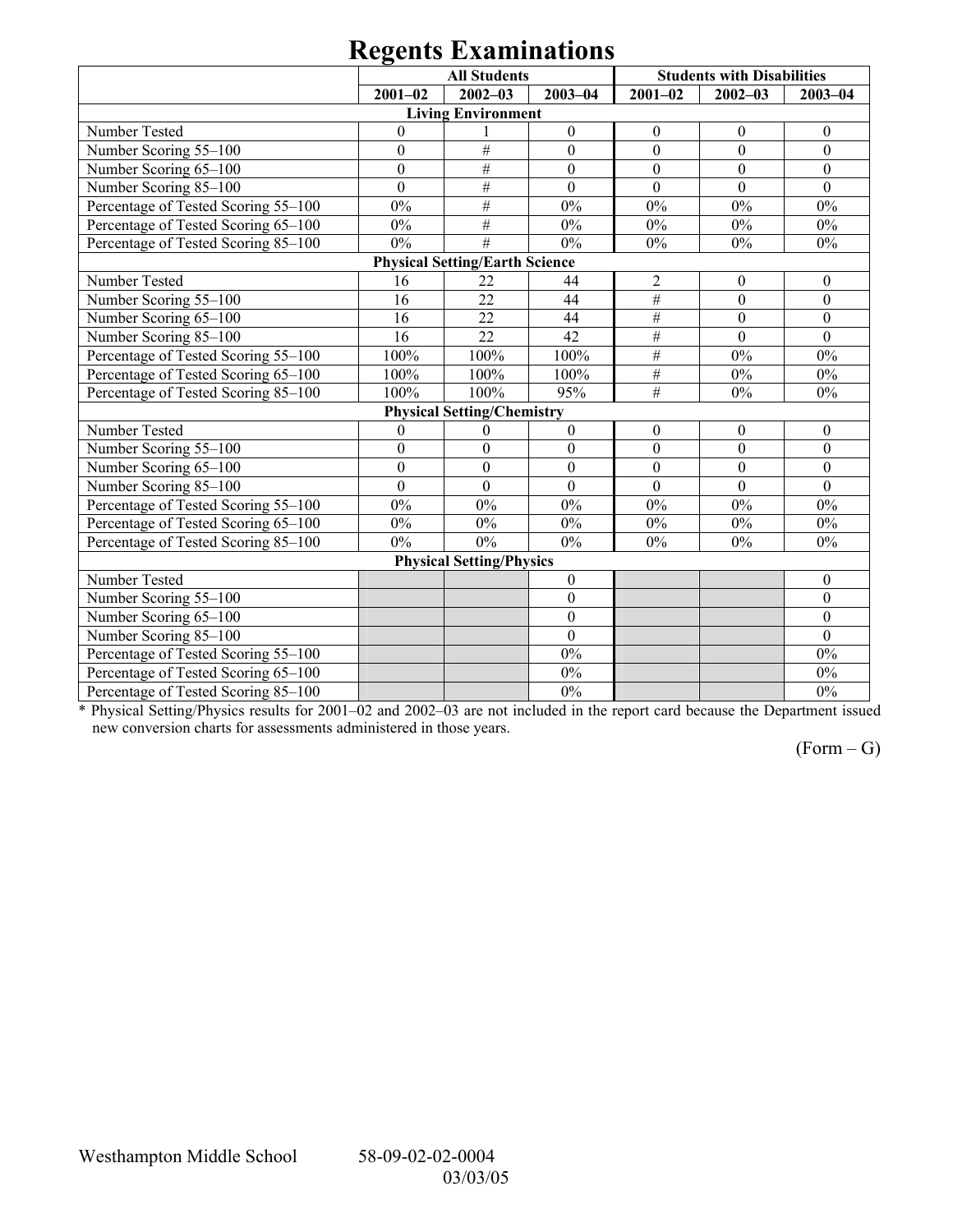|                                     |                  | <b>All Students</b>          |                  | <b>Students with Disabilities</b> |                  |                  |
|-------------------------------------|------------------|------------------------------|------------------|-----------------------------------|------------------|------------------|
|                                     | $2001 - 02$      | $2002 - 03$                  | $2003 - 04$      | $2001 - 02$                       | $2002 - 03$      | $2003 - 04$      |
|                                     |                  | <b>Comprehensive French</b>  |                  |                                   |                  |                  |
| Number Tested                       | $\Omega$         | $\mathbf{0}$                 | $\boldsymbol{0}$ | $\boldsymbol{0}$                  | $\boldsymbol{0}$ | $\boldsymbol{0}$ |
| Number Scoring 55-100               | $\mathbf{0}$     | $\boldsymbol{0}$             | $\boldsymbol{0}$ | $\boldsymbol{0}$                  | $\mathbf{0}$     | $\boldsymbol{0}$ |
| Number Scoring 65-100               | $\boldsymbol{0}$ | $\boldsymbol{0}$             | $\boldsymbol{0}$ | $\boldsymbol{0}$                  | $\boldsymbol{0}$ | $\boldsymbol{0}$ |
| Number Scoring 85-100               | $\overline{0}$   | $\theta$                     | $\theta$         | $\theta$                          | $\theta$         | $\theta$         |
| Percentage of Tested Scoring 55-100 | $0\%$            | $0\%$                        | $0\%$            | $0\%$                             | $0\%$            | $0\%$            |
| Percentage of Tested Scoring 65-100 | $0\%$            | $0\%$                        | $0\%$            | $0\%$                             | $0\%$            | $0\%$            |
| Percentage of Tested Scoring 85-100 | $0\%$            | $0\%$                        | $0\%$            | $0\%$                             | $0\%$            | $0\%$            |
|                                     |                  | <b>Comprehensive Italian</b> |                  |                                   |                  |                  |
| Number Tested                       | $\overline{0}$   | $\mathbf{0}$                 | $\boldsymbol{0}$ | $\boldsymbol{0}$                  | $\boldsymbol{0}$ | $\boldsymbol{0}$ |
| Number Scoring 55-100               | $\boldsymbol{0}$ | $\boldsymbol{0}$             | $\boldsymbol{0}$ | $\boldsymbol{0}$                  | $\mathbf{0}$     | $\boldsymbol{0}$ |
| Number Scoring 65-100               | $\boldsymbol{0}$ | $\boldsymbol{0}$             | $\boldsymbol{0}$ | $\boldsymbol{0}$                  | $\boldsymbol{0}$ | $\boldsymbol{0}$ |
| Number Scoring 85-100               | $\mathbf{0}$     | $\overline{0}$               | $\mathbf{0}$     | $\mathbf{0}$                      | $\mathbf{0}$     | $\mathbf{0}$     |
| Percentage of Tested Scoring 55-100 | $0\%$            | $0\%$                        | $0\%$            | $0\%$                             | $0\%$            | $0\%$            |
| Percentage of Tested Scoring 65-100 | $0\%$            | $0\%$                        | $0\%$            | $0\%$                             | $0\%$            | $0\%$            |
| Percentage of Tested Scoring 85-100 | $0\%$            | $0\%$                        | $0\%$            | $0\%$                             | $0\%$            | $0\%$            |
|                                     |                  | <b>Comprehensive German</b>  |                  |                                   |                  |                  |
| Number Tested                       | $\mathbf{0}$     | $\mathbf{0}$                 | $\boldsymbol{0}$ | $\boldsymbol{0}$                  | $\boldsymbol{0}$ | $\boldsymbol{0}$ |
| Number Scoring 55-100               | $\boldsymbol{0}$ | $\boldsymbol{0}$             | $\boldsymbol{0}$ | $\boldsymbol{0}$                  | $\mathbf{0}$     | $\boldsymbol{0}$ |
| Number Scoring 65-100               | $\boldsymbol{0}$ | $\boldsymbol{0}$             | $\boldsymbol{0}$ | $\boldsymbol{0}$                  | $\boldsymbol{0}$ | $\boldsymbol{0}$ |
| Number Scoring 85-100               | $\mathbf{0}$     | $\overline{0}$               | $\mathbf{0}$     | $\mathbf{0}$                      | $\mathbf{0}$     | $\mathbf{0}$     |
| Percentage of Tested Scoring 55-100 | $0\%$            | $0\%$                        | $0\%$            | $0\%$                             | $0\%$            | $0\%$            |
| Percentage of Tested Scoring 65-100 | $0\%$            | $0\%$                        | $0\%$            | $0\%$                             | $0\%$            | $0\%$            |
| Percentage of Tested Scoring 85-100 | $0\%$            | $0\%$                        | $0\%$            | $0\%$                             | $0\%$            | $0\%$            |
|                                     |                  | <b>Comprehensive Hebrew</b>  |                  |                                   |                  |                  |
| Number Tested                       | $\overline{0}$   | $\boldsymbol{0}$             | $\boldsymbol{0}$ | $\boldsymbol{0}$                  | $\boldsymbol{0}$ | $\boldsymbol{0}$ |
| Number Scoring 55-100               | $\boldsymbol{0}$ | $\boldsymbol{0}$             | $\boldsymbol{0}$ | $\boldsymbol{0}$                  | $\mathbf{0}$     | $\boldsymbol{0}$ |
| Number Scoring 65-100               | $\boldsymbol{0}$ | $\boldsymbol{0}$             | $\boldsymbol{0}$ | $\boldsymbol{0}$                  | $\mathbf{0}$     | $\boldsymbol{0}$ |
| Number Scoring 85-100               | $\boldsymbol{0}$ | $\boldsymbol{0}$             | $\boldsymbol{0}$ | $\boldsymbol{0}$                  | $\mathbf{0}$     | $\mathbf{0}$     |
| Percentage of Tested Scoring 55-100 | $0\%$            | $0\%$                        | $0\%$            | $0\%$                             | $0\%$            | $0\%$            |
| Percentage of Tested Scoring 65-100 | $0\%$            | $0\%$                        | $0\%$            | $0\%$                             | $0\%$            | $0\%$            |
| Percentage of Tested Scoring 85-100 | $0\%$            | $0\%$                        | $0\%$            | $0\%$                             | $0\%$            | $0\%$            |
|                                     |                  | <b>Comprehensive Spanish</b> |                  |                                   |                  |                  |
| Number Tested                       | $\boldsymbol{0}$ | $\boldsymbol{0}$             | 1                | $\boldsymbol{0}$                  | $\boldsymbol{0}$ | $\boldsymbol{0}$ |
| Number Scoring 55-100               | $\boldsymbol{0}$ | $\boldsymbol{0}$             | $\#$             | $\boldsymbol{0}$                  | $\boldsymbol{0}$ | $\boldsymbol{0}$ |
| Number Scoring 65-100               | $\boldsymbol{0}$ | $\boldsymbol{0}$             | #                | $\boldsymbol{0}$                  | $\boldsymbol{0}$ | $\boldsymbol{0}$ |
| Number Scoring 85-100               | $\boldsymbol{0}$ | $\theta$                     | #                | $\theta$                          | $\theta$         | $\theta$         |
| Percentage of Tested Scoring 55-100 | $0\%$            | $0\%$                        | $\frac{1}{2}$    | $0\%$                             | $0\%$            | $0\%$            |
| Percentage of Tested Scoring 65-100 | $0\%$            | $0\%$                        | $\overline{\#}$  | $0\%$                             | $0\%$            | $0\%$            |
| Percentage of Tested Scoring 85-100 | $0\%$            | $0\%$                        | $\overline{\#}$  | $0\%$                             | $0\%$            | $0\%$            |
|                                     |                  | <b>Comprehensive Latin</b>   |                  |                                   |                  |                  |
| Number Tested                       | $\overline{0}$   | $\theta$                     | $\boldsymbol{0}$ | $\boldsymbol{0}$                  | $\boldsymbol{0}$ | $\boldsymbol{0}$ |
| Number Scoring 55-100               | $\boldsymbol{0}$ | $\boldsymbol{0}$             | $\boldsymbol{0}$ | $\boldsymbol{0}$                  | $\boldsymbol{0}$ | $\boldsymbol{0}$ |
| Number Scoring 65-100               | $\boldsymbol{0}$ | $\boldsymbol{0}$             | $\boldsymbol{0}$ | $\boldsymbol{0}$                  | $\boldsymbol{0}$ | $\boldsymbol{0}$ |
| Number Scoring 85-100               | $\mathbf{0}$     | $\mathbf{0}$                 | $\mathbf{0}$     | $\mathbf{0}$                      | $\theta$         | $\theta$         |
| Percentage of Tested Scoring 55-100 | $0\%$            | $0\%$                        | $0\%$            | $0\%$                             | $0\%$            | $0\%$            |
| Percentage of Tested Scoring 65-100 | $0\%$            | $0\%$                        | $0\%$            | $0\%$                             | $0\%$            | $0\%$            |
| Percentage of Tested Scoring 85-100 | $0\%$            | $0\%$                        | $0\%$            | $0\%$                             | $0\%$            | $0\%$            |

 $(Form - H)$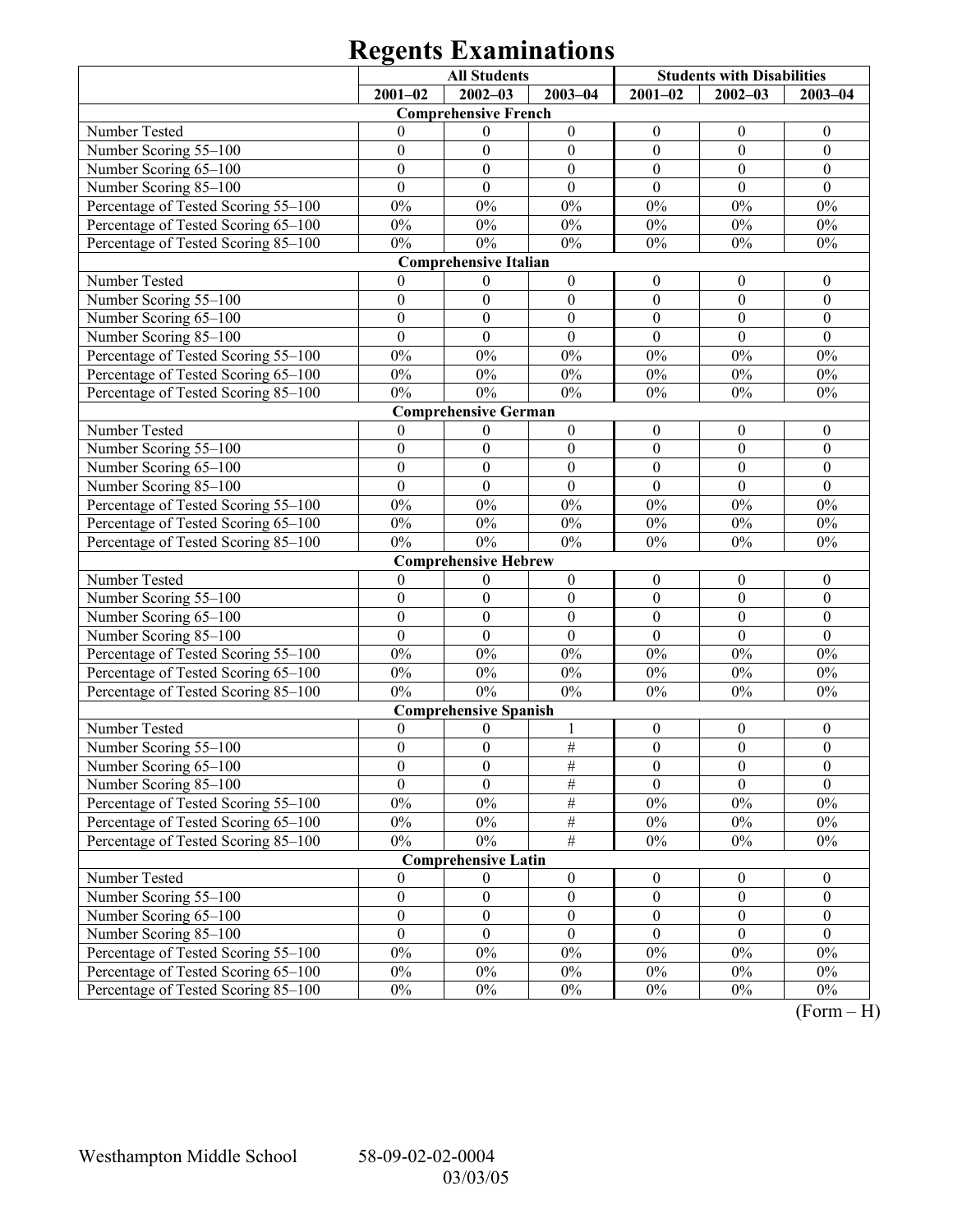|                                                                            | <b>All Students</b> |             |             | <b>Students with Disabilities</b> |             |             |  |
|----------------------------------------------------------------------------|---------------------|-------------|-------------|-----------------------------------|-------------|-------------|--|
|                                                                            | $2001 - 02$         | $2002 - 03$ | $2003 - 04$ | $2001 - 02$                       | $2002 - 03$ | $2003 - 04$ |  |
| <b>Sequential Mathematics, Course III (last administered January 2004)</b> |                     |             |             |                                   |             |             |  |
| Number Tested                                                              |                     |             |             |                                   |             |             |  |
| Number Scoring 55–100                                                      |                     |             |             |                                   |             |             |  |
| Number Scoring 65-100                                                      |                     |             |             |                                   |             |             |  |
| Number Scoring 85-100                                                      |                     |             |             |                                   |             |             |  |
| Percentage of Tested Scoring 55-100                                        | $0\%$               | $0\%$       | $0\%$       | $0\%$                             | $0\%$       | $0\%$       |  |
| Percentage of Tested Scoring 65-100                                        | $0\%$               | $0\%$       | $0\%$       | $0\%$                             | $0\%$       | 0%          |  |
| Percentage of Tested Scoring 85–100                                        | $0\%$               | $0\%$       | 0%          | $0\%$                             | $0\%$       | $0\%$       |  |

## **Introduction to Occupations Examination**

|                                   | $2001 - 02$                                     |           |                   | $2002 - 03$ | $2003 - 04$       |           |
|-----------------------------------|-------------------------------------------------|-----------|-------------------|-------------|-------------------|-----------|
|                                   | <b>No. Tested</b>                               | % Passing | <b>No. Tested</b> | % Passing   | <b>No. Tested</b> | % Passing |
| <b>General-Education Students</b> |                                                 | 0%        |                   | $0\%$       |                   | $0\%$     |
| <b>Students with Disabilities</b> |                                                 | 0%        |                   | $0\%$       |                   | 0%        |
| $\mathbf{r}$<br>11                | $\cdot$ , $\cdot$ , $\cdot$ , $\cdot$ , $\cdot$ | $\cdots$  |                   | 0.00100     |                   |           |

District reports contain data for all students with disabilities enrolled in the district for the 2001–02 school year.

## **Elementary-Level Social Studies**

|                 |                                   | <b>Number</b><br><b>Tested</b> | $\%$ at Level 1 | $\%$ at Level 2 $\parallel$ | $\%$ at Level 3 | % at Level 4 |
|-----------------|-----------------------------------|--------------------------------|-----------------|-----------------------------|-----------------|--------------|
| <b>Nov 2003</b> | <b>General-Education Students</b> |                                | 0%              | 0%                          | $0\%$           | $0\%$        |
|                 | <b>Students with Disabilities</b> |                                | $0\%$           | $0\%$                       | $0\%$           | $0\%$        |
|                 | All Students                      |                                | 0%              | $0\%$                       | $0\%$           | $0\%$        |

## **Middle-Level Social Studies**

|                  |                                   | <b>Number</b><br><b>Tested</b> | $\%$ at Level 1 |       | $\%$ at Level 2 $\%$ at Level 3 | $%$ at Level 4 |
|------------------|-----------------------------------|--------------------------------|-----------------|-------|---------------------------------|----------------|
| <b>June 2004</b> | <b>General-Education Students</b> | 171                            | $1\%$           | $7\%$ | 59%                             | 23%            |
|                  | <b>Students with Disabilities</b> | 20                             | $0\%$           | 80%   | 20%                             | 0%             |
|                  | All Students                      | 191                            | $1\%$           | 24%   | 55%                             | 21%            |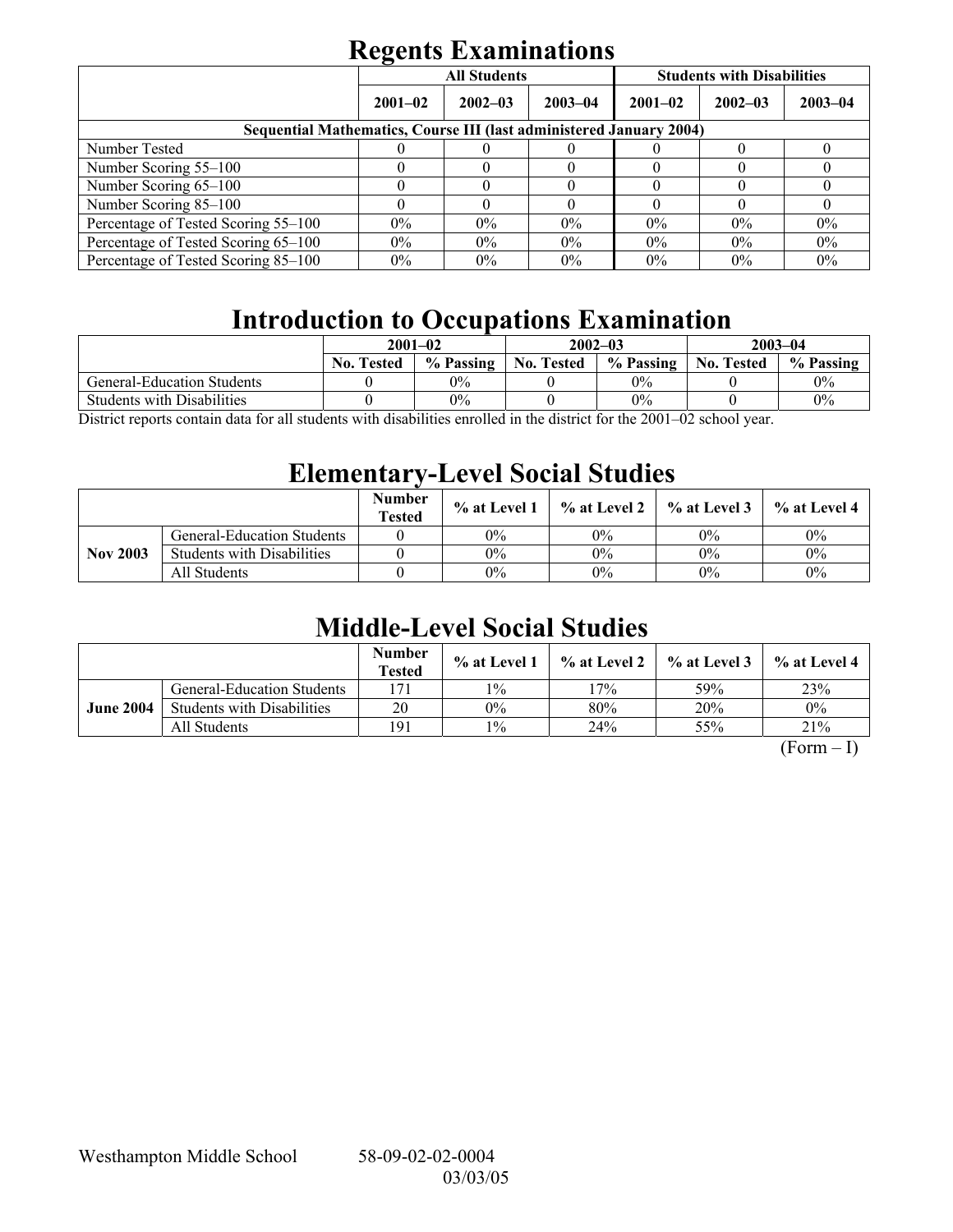## **New York State English as a Second Language Achievement Tests (NYSESLAT)\***

|                                    |             | $(1 + 1)$<br><b>All Students</b>          |                  | <b>Students with Disabilities</b> |             |                  |  |  |  |
|------------------------------------|-------------|-------------------------------------------|------------------|-----------------------------------|-------------|------------------|--|--|--|
|                                    | $2001 - 02$ | $2002 - 03$<br>$2003 - 04$                |                  | $2001 - 02$                       | $2002 - 03$ | $2003 - 04$      |  |  |  |
| Listening and Speaking (Grade K-1) |             |                                           |                  |                                   |             |                  |  |  |  |
| Number Tested                      |             |                                           | $\Omega$         |                                   |             | $\boldsymbol{0}$ |  |  |  |
| Beginning $(0-18)$                 |             |                                           | $\theta$         |                                   |             | $\mathbf{0}$     |  |  |  |
| Intermediate (19-31)               |             |                                           | $\overline{0}$   |                                   |             | $\boldsymbol{0}$ |  |  |  |
| Advanced (32-36)                   |             |                                           | $\overline{0}$   |                                   |             | $\overline{0}$   |  |  |  |
| Proficient (37-39)                 |             |                                           | $\theta$         |                                   |             | $\boldsymbol{0}$ |  |  |  |
| Reading and Writing (Grade K-1)    |             |                                           |                  |                                   |             |                  |  |  |  |
| Number Tested                      |             |                                           | $\Omega$         |                                   |             | $\boldsymbol{0}$ |  |  |  |
| Beginning $(0-14)$                 |             |                                           | $\theta$         |                                   |             | $\boldsymbol{0}$ |  |  |  |
| Intermediate (15-24)               |             |                                           | $\theta$         |                                   |             | $\boldsymbol{0}$ |  |  |  |
| Advanced (25-32)                   |             |                                           | $\mathbf{0}$     |                                   |             | $\boldsymbol{0}$ |  |  |  |
| Proficient (33-35)                 |             |                                           | $\Omega$         |                                   |             | $\boldsymbol{0}$ |  |  |  |
|                                    |             | <b>Listening and Speaking (Grade 2-4)</b> |                  |                                   |             |                  |  |  |  |
| Number Tested                      |             |                                           | $\Omega$         |                                   |             | $\boldsymbol{0}$ |  |  |  |
| Beginning $(0-18)$                 |             |                                           | $\mathbf{0}$     |                                   |             | $\boldsymbol{0}$ |  |  |  |
| Intermediate (19-31)               |             |                                           | $\mathbf{0}$     |                                   |             | $\boldsymbol{0}$ |  |  |  |
| Advanced (32-36)                   |             |                                           | $\mathbf{0}$     |                                   |             | $\boldsymbol{0}$ |  |  |  |
| Proficient (37-39)                 |             |                                           | $\Omega$         |                                   |             | $\boldsymbol{0}$ |  |  |  |
|                                    |             | Reading and Writing (Grade 2-4)           |                  |                                   |             |                  |  |  |  |
| Number Tested                      |             |                                           | $\theta$         |                                   |             | $\mathbf{0}$     |  |  |  |
| Beginning $(0-14)$                 |             |                                           | $\theta$         |                                   |             | $\boldsymbol{0}$ |  |  |  |
| Intermediate (15-24)               |             |                                           | $\Omega$         |                                   |             | $\boldsymbol{0}$ |  |  |  |
| Advanced (25-32)                   |             |                                           | $\boldsymbol{0}$ |                                   |             | $\boldsymbol{0}$ |  |  |  |
| Proficient (33-35)                 |             |                                           | $\Omega$         |                                   |             | $\mathbf{0}$     |  |  |  |
| Listening and Speaking (Grade 5-6) |             |                                           |                  |                                   |             |                  |  |  |  |
| Number Tested                      |             |                                           |                  |                                   |             | $\boldsymbol{0}$ |  |  |  |
| Beginning $(0-18)$                 |             |                                           | $\overline{\#}$  |                                   |             | $\overline{0}$   |  |  |  |
| Intermediate (19–31)               |             |                                           | $\overline{\#}$  |                                   |             | $\theta$         |  |  |  |
| Advanced (32-36)                   |             |                                           | $\#$             |                                   |             | $\boldsymbol{0}$ |  |  |  |
| Proficient (37-39)                 |             |                                           | #                |                                   |             | $\mathbf{0}$     |  |  |  |
| Reading and Writing (Grade 5-6)    |             |                                           |                  |                                   |             |                  |  |  |  |
| Number Tested                      |             |                                           |                  |                                   |             | $\boldsymbol{0}$ |  |  |  |
| Beginning $(0-14)$                 |             |                                           | $\#$             |                                   |             | $\boldsymbol{0}$ |  |  |  |
| Intermediate (15-24)               |             |                                           | $\overline{\#}$  |                                   |             | $\boldsymbol{0}$ |  |  |  |
| Advanced (25-32)                   |             |                                           | $\#$             |                                   |             | $\boldsymbol{0}$ |  |  |  |
| Proficient (33-35)                 |             |                                           | #                |                                   |             | $\mathbf{0}$     |  |  |  |

\*The NYSESLAT was first administered in the 2002-03 school year, but complete data for all school districts were not available until 2003-04.

 $(Form - K)$